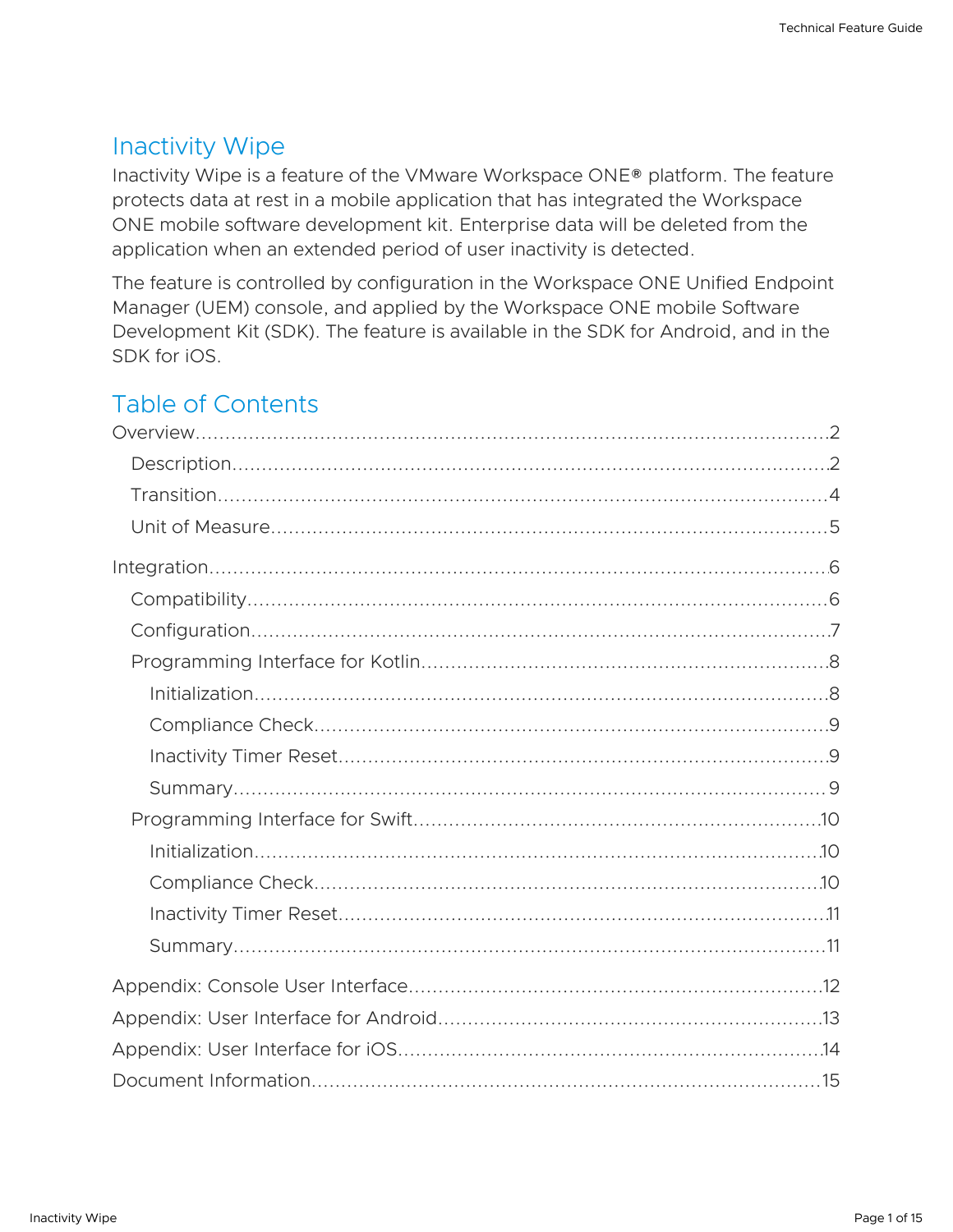#### <span id="page-1-0"></span>**Overview**

The inactivity wipe feature can protect data in a mobile application that has integrated the Workspace ONE mobile SDK. If the feature is in use, the SDK will delete enterprise data from the application when an extended period of user inactivity is detected. The SDK can process an inactivity wipe when the application is offline or otherwise unable to receive wipe commands from the management console.

#### <span id="page-1-1"></span>**Description**

The feature works as follows.

• Inactivity wipe is configured in the management console.

The feature can be configured in any type of Workspace ONE deployment. It works on both managed and registered devices. (Registered devices were sometimes referred to as unmanaged devices.)

The configuration of this feature can be one of the following:

- Feature is on, and the allowed inactivity period is specified in days.
- Feature is off.

The feature is off by default.

- The inactivity wipe configuration is retrieved by the SDK instance in a mobile application. Retrieval attempts are made according to a defined schedule and set of events depending on device support.
- The SDK checks for inactivity if a limit is configured:
	- Whenever the application initializes the SDK. -

SDK initialization will take place, for example, when the application is launched by the user and isn't running already.

See [Initialization](#page-7-1) for Kotlin and [Initialization](#page-9-1) for Swift for details of the programming interfaces.

Whenever the application instructs the SDK to check compliance. -

This supports scenarios in which the application runs without initializing the SDK, such as background synchronisation.

See [Compliance](#page-8-0) Check for Kotlin and [Compliance](#page-9-2) Check for Swift for details of the programming interfaces.

- Periodically when the application is in background, if supported by the device.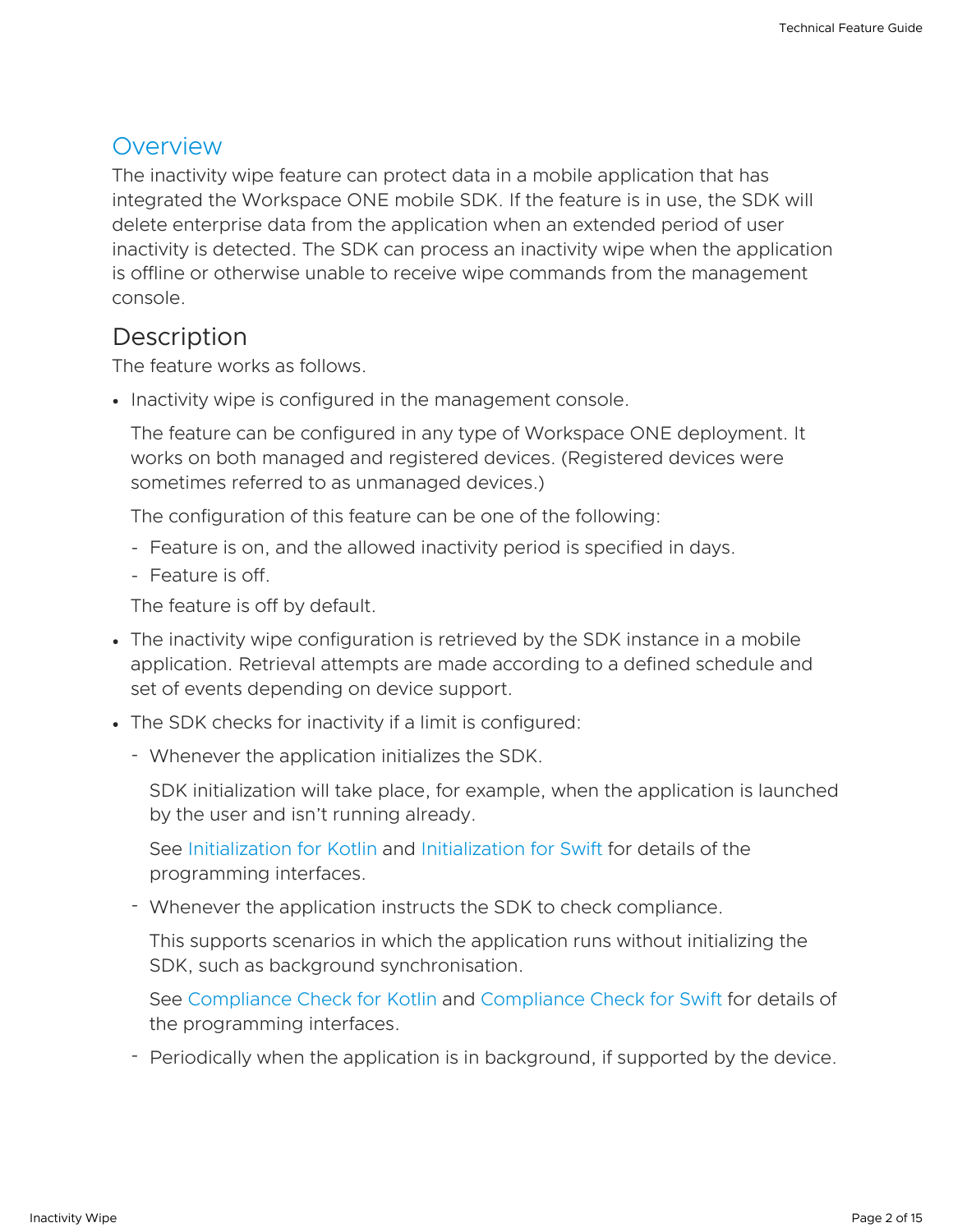Some Android devices support background checking. No iOS nor iPadOS device supports background checking.

- The user is classed as active when either of the following is true:
	- The application is running in device foreground.
	- Part of the application user interface is opened, such as in a notification interaction, for Android, or in an application extension, for iOS.

In some cases, the application code must notify the SDK when the user is active. See [Inactivity](#page-8-1) Timer Reset for Kotlin and [Inactivity](#page-10-0) Timer Reset for Swift for details of the programming interfaces.

If the length of time that has passed since the last user activity is longer than the allowed inactivity period, the SDK executes an application wipe.

An application wipe includes the following.

- All SDK application data encryption keys are deleted.
	- In the SDK for Kotlin, this includes the keys that underlie, for example, the following classes in the programming interface:
		- MasterKeyManager
		- CertificateManager
		- SecurePreferences
	- In the SDK for Swift, this includes the keys that underlie the AWController encrypt programming interface.

Any data encrypted by those interfaces cannot be decrypted after an inactivity wipe.

- All credentials from the application's registration with the console are deleted, including any electronic certificates.

If Workspace ONE Single Sign-On (SSO) for apps is in use, then the application will attempt to re-register automatically. Another app, such as the anchor app, must be available and mustn't itself have been wiped. Automatic registration will be as the same end user.

If SSO isn't in use, or automatic registration isn't available, then the user will have to register manually.

Note that the SDK doesn't report inactivity wipe to the UEM.

In some cases, the SDK depends on the application code to execute the wipe. See [Initialization](#page-7-1) for Kotlin and [Initialization](#page-9-1) for Swift for details of the programming interfaces.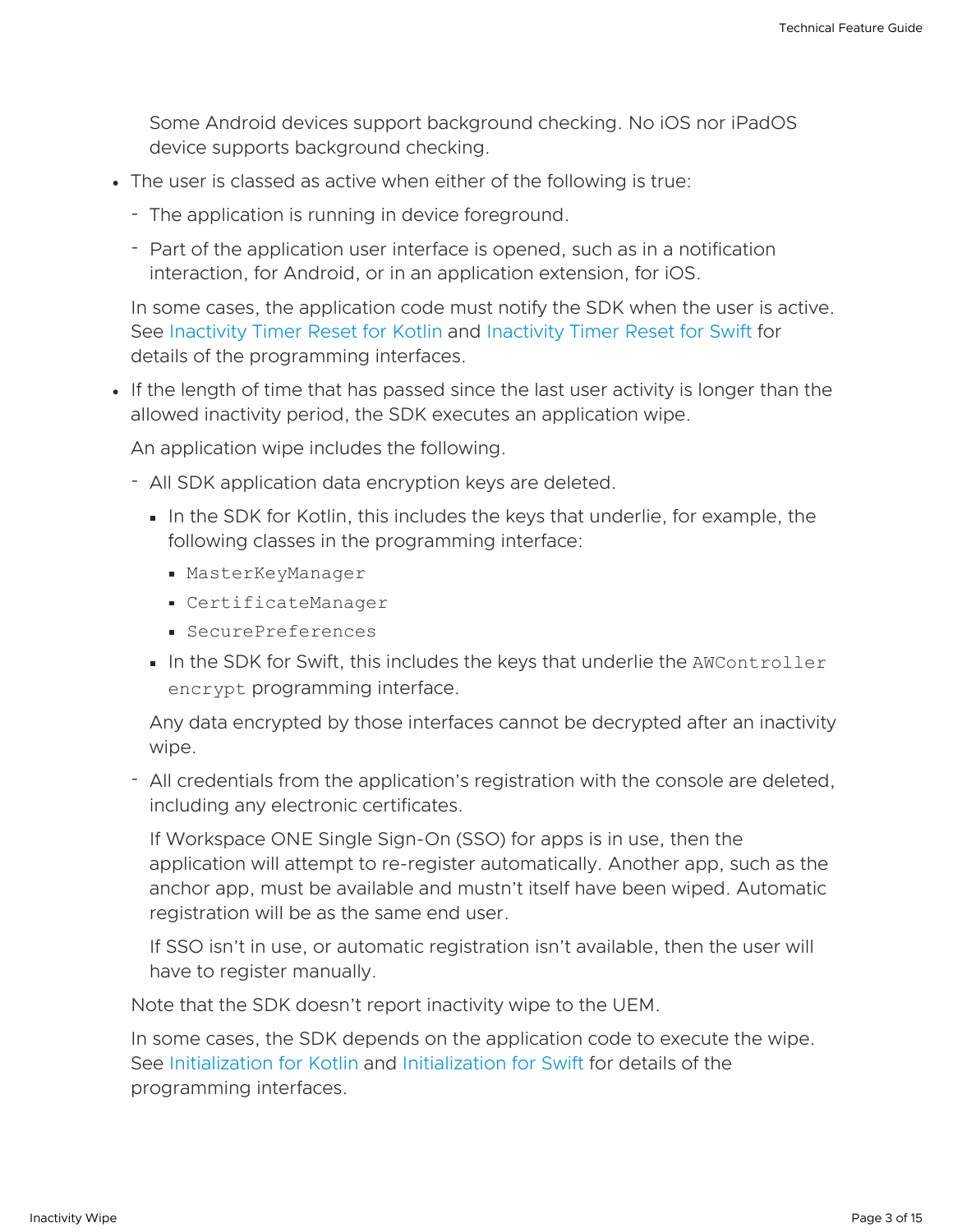After executing an inactivity wipe, the SDK shows an informative message in the user interface.

In some cases, the SDK depends on the application code to show the message. See [Initialization](#page-7-1) for Kotlin and [Initialization](#page-9-1) for Swift for details of the programming interfaces.

See also the User [Interface](#page-12-0) for Android and User [Interface](#page-13-0) for iOS screen captures in the appendix to this document.

• The SDK notifies the application when or after the inactivity wipe has been processed. See [Initialization](#page-7-1) for Kotlin and [Initialization](#page-9-1) for Swift for details of the programming interfaces.

#### <span id="page-3-0"></span>**Transition**

Transition between this feature being on and off for an individual application on a device works as follows.

- Off to on, the sequence will be:
	- 1. The on setting is configured in the management console.
	- 2. Later, the updated configuration is retrieved by the SDK instance in the application.
	- 3. The next and subsequent times the application is started, the SDK will check for inactivity and take action if the check fails.

In theory, an inactivity check could be made at the point of retrieval. In practice, retrieval can only take place when the user is active, so that check would always pass.

- On to off, the sequence will be:
	- 1. The off setting is configured in the management console.
	- 2. Next time the application starts, the SDK checks for inactivity as before.

If the check fails, an inactivity wipe will be processed. After the inactivity wipe, the user will register manually, or be re-registered automatically.

- 3. The updated configuration is retrieved by the SDK instance in the application.
- 4. The next and subsequent times the application is started, the SDK won't check for inactivity.

Note that updating the configuration in the UEM won't save applications that have already exceeded the inactivity period, nor applications that exceed the period before they can retrieve the updated configuration.

Transitions from longer to shorter inactivity periods, or shorter to longer, will be handled similarly to transitions from off to on, or on to off, respectively.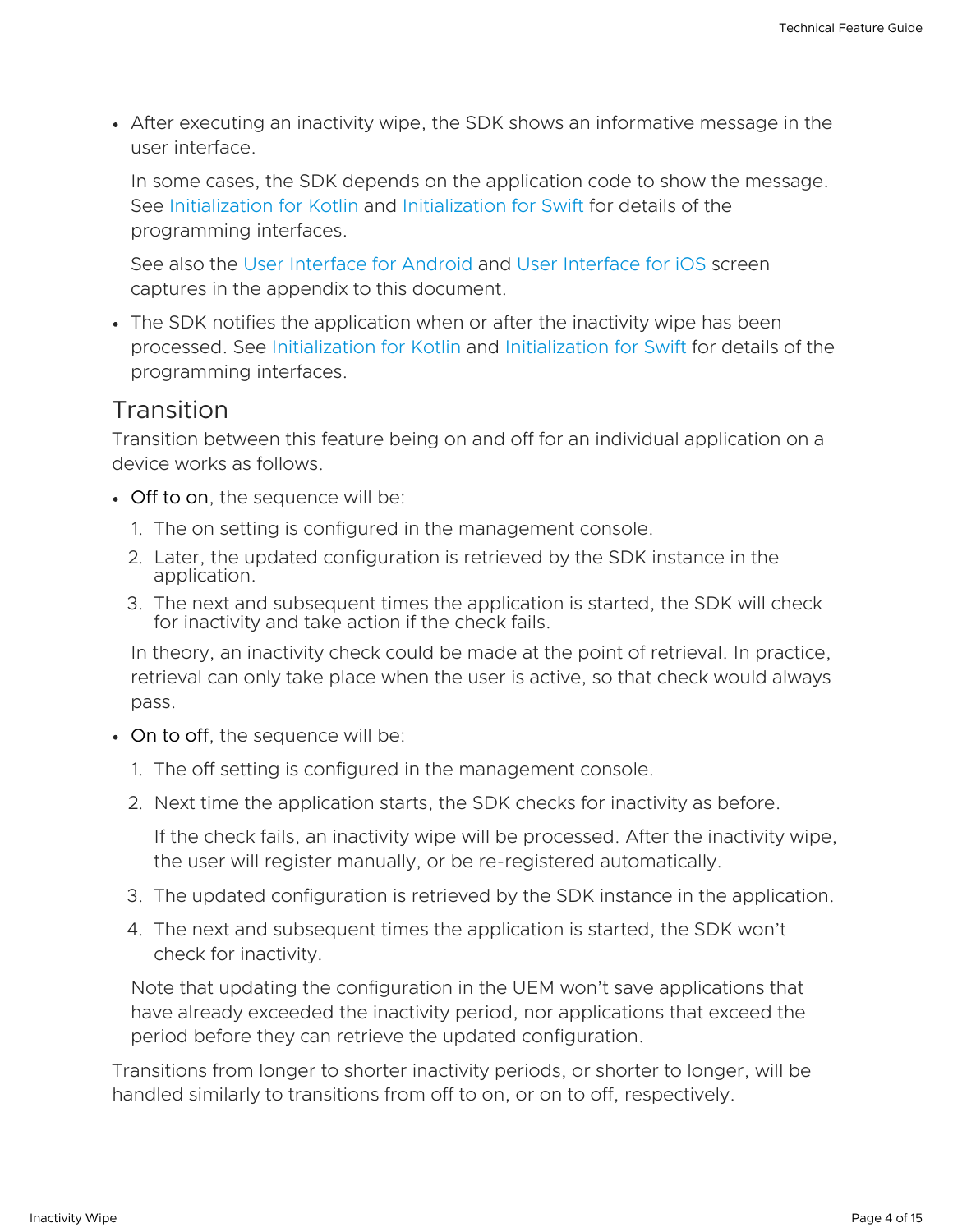#### <span id="page-4-0"></span>Unit of Measure

The unit of measure for inactivity configuration is days. One day is interpreted by the SDK as twenty-four hours of elapsed time. The interpretation ignores calendar days, changes in time zone, and daylight saving time.

The following example illustrates the interpretation for time zones.

Scenario:

- Inactivity period for the application is configured as 2 days.
- User is active until Monday at 6pm Pacific, then travels to the Eastern time zone.
- User remains inactive until Wednesday 7pm Eastern and then opens the application.

The user has been inactive for:

- 49 hours of calendar time, 2 days plus 1 hour.
- 46 hours of elapsed time, 7pm Eastern is 4pm Pacific.

Because the SDK interprets a period of 2 days as 48 hours elapsed, the inactivity period hasn't expired.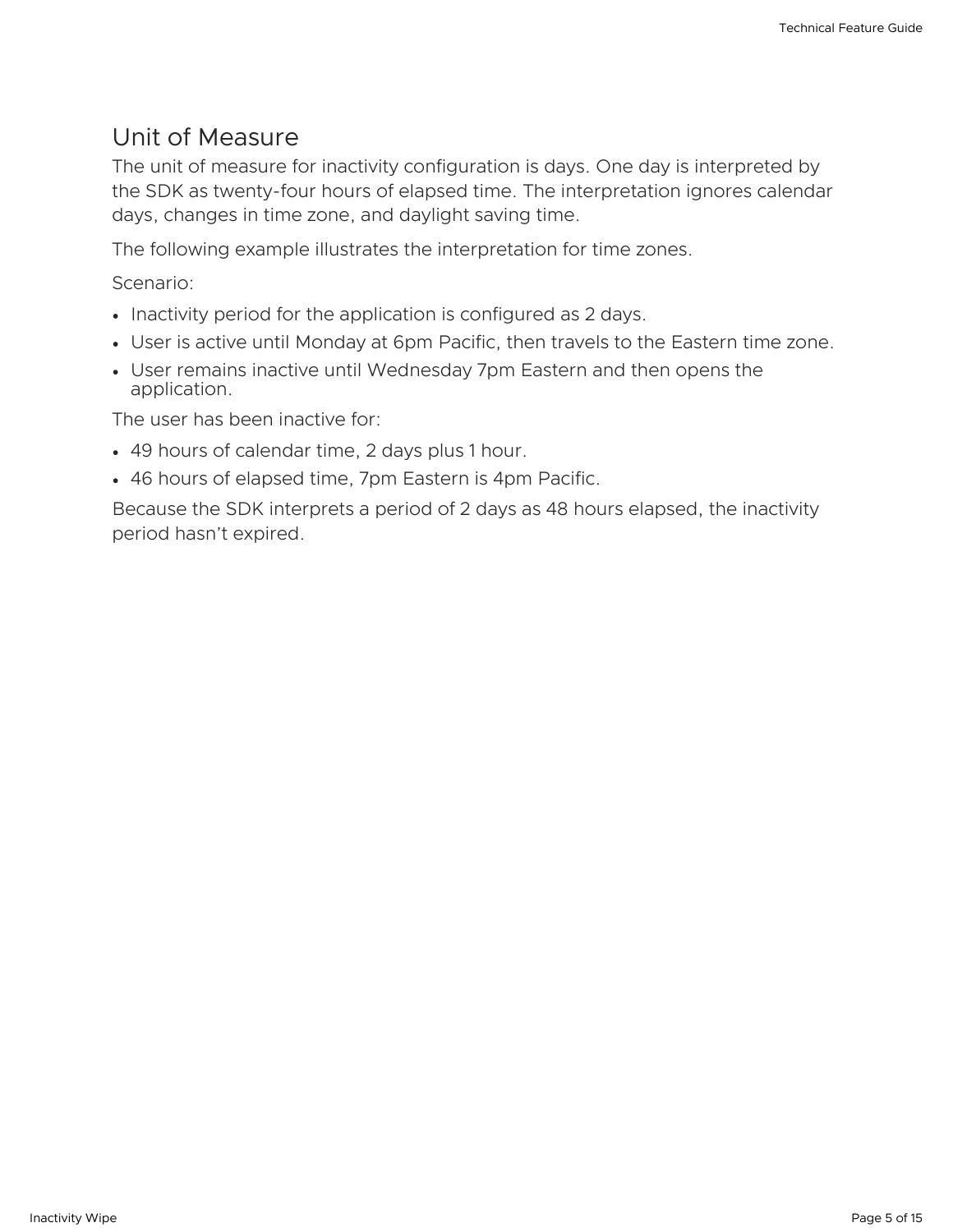#### <span id="page-5-0"></span>Integration

To integrate the feature into your application, follow the instructions below.

## <span id="page-5-1"></span>**Compatibility**

Before you begin integration, ensure you have access to compatible versions of software. The following table shows the version numbers of the Workspace ONE components in which this feature first became available.

| Software                         | Available |
|----------------------------------|-----------|
| Workspace ONE SDK for Android    | -20-4     |
| Workspace ONE SDK for iOS        | 20.2      |
| Workspace ONE management console | 20.3      |

Earlier versions of the UEM don't offer inactivity wipe in their user interface, and don't send any inactivity wipe configuration to SDK instances. In that case the SDK will apply the default, which is that the setting is off and inactivity won't be checked.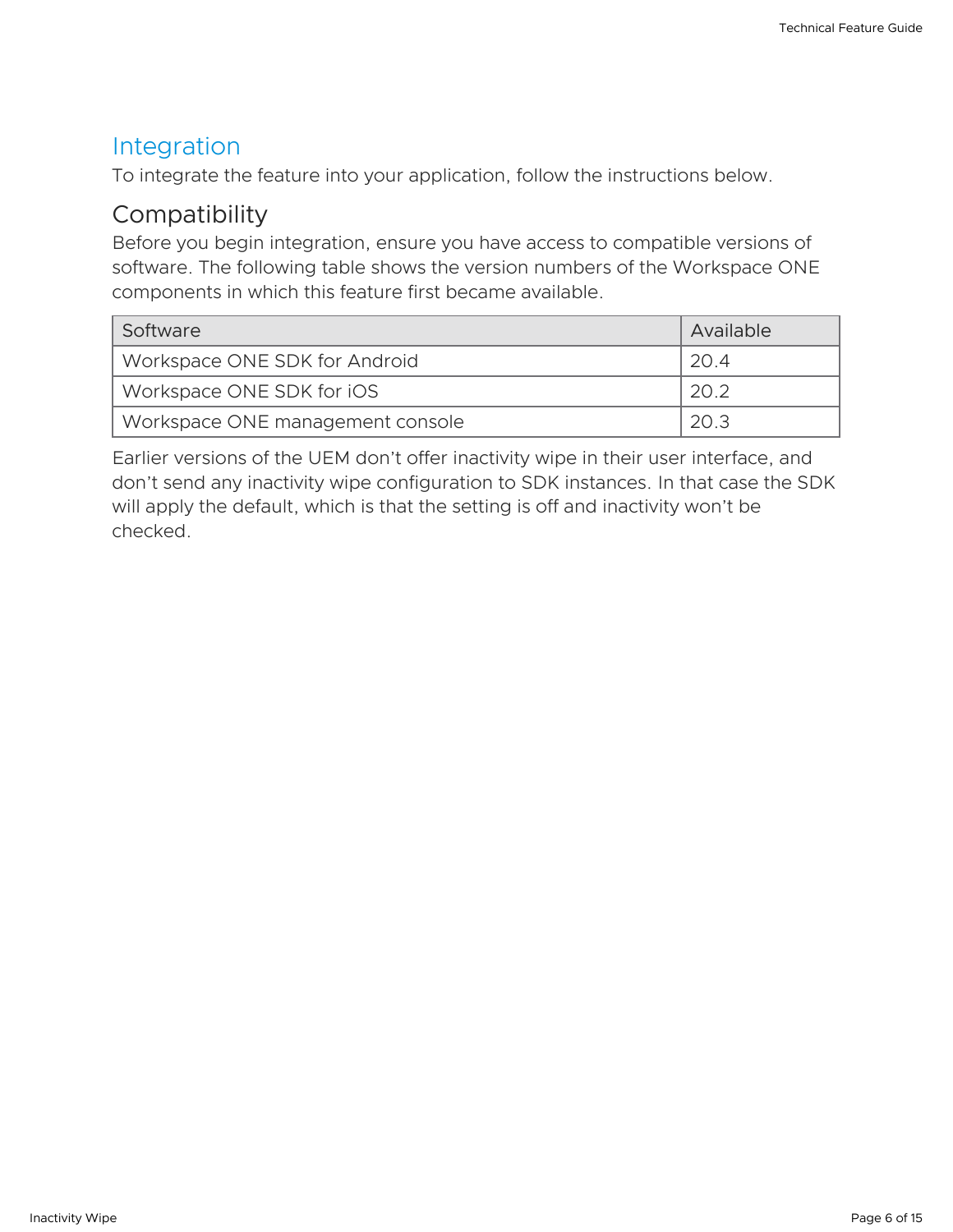## <span id="page-6-0"></span>Configuration

This feature can be configured in the Workspace ONE management console. The following instructions are intended for application developers or other users wishing to try out the feature quickly. Full documentation can be found in the online help.

1. Log in to the management console.

The dashboard will be displayed.

2. Select an organization group.

By default, the Global group is selected.

3. Navigate to: Groups & Settings, All Settings, Apps, Settings and Policies, SDK App Compliance.

This opens the SDK App Compliance configuration screen, on which a number of settings can be switched on and off, and configured.

4. For the Application Inactivity setting, select Enabled.

When Enabled is selected, further controls will be displayed.

- 5. Use the controls to configure the inactivity wipe feature.
- 6. Select Save to commit your changes to the configuration.

See also the Console User [Interface](#page-11-0) screen capture in the appendix to this document.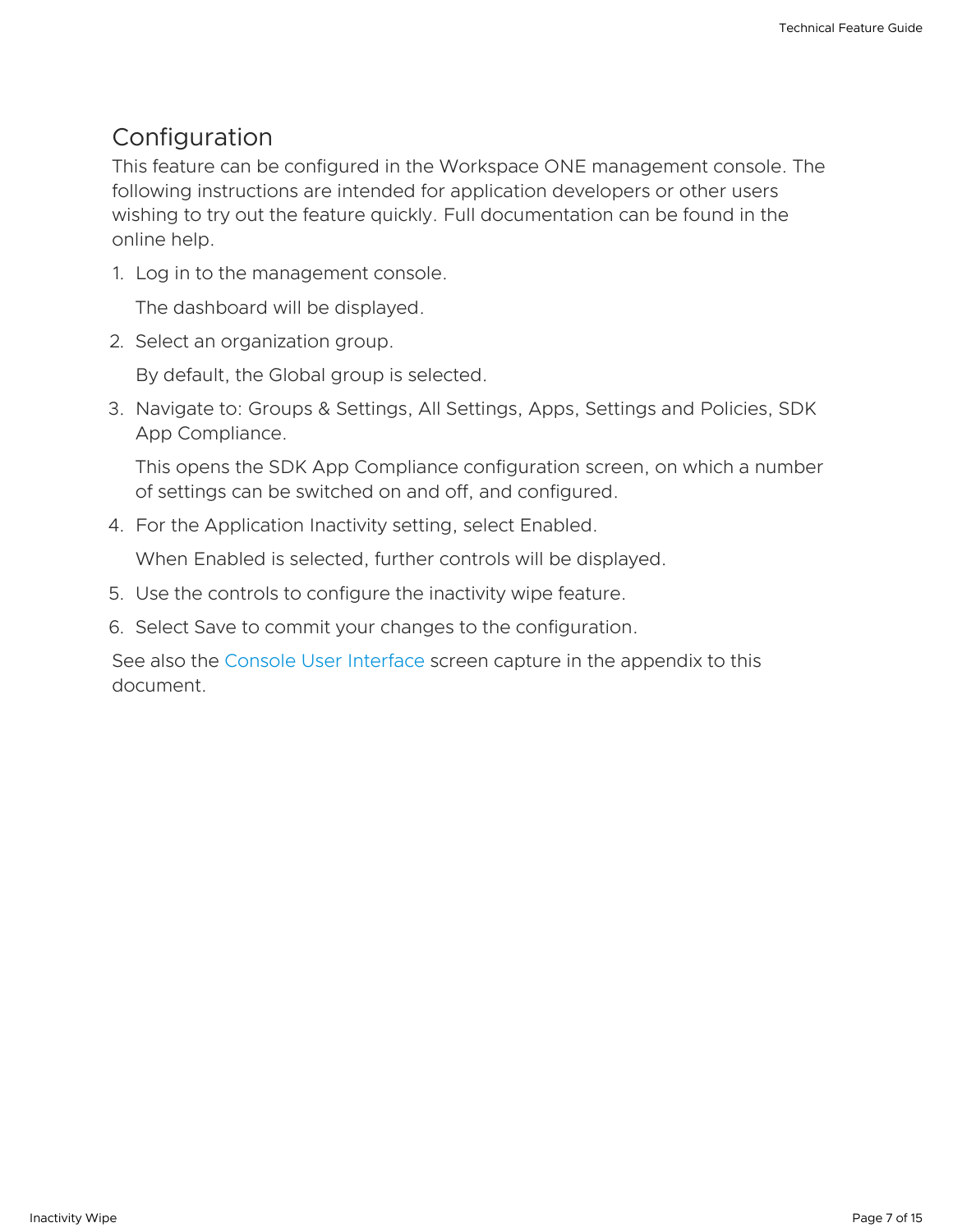#### <span id="page-7-0"></span>Programming Interface for Kotlin

The following parts of the SDK programming interface for Kotlin are relevant to this feature.

Use of this feature requires Framework integration of the SDK for Android, i.e. adding the AWFramework library.

#### <span id="page-7-1"></span>Initialization

The following code snippets illustrate the general way to initialize the SDK, and handle inactivity wipe. Note that the SDK for Kotlin depends on the application code to execute the wipe at a time when it can do so without losing the integrity of its data.

```
class AirWatchSDKIntentService: AirWatchSDKBaseIntentService() {
    override fun onClearAppDataCommandReceived(context: Context, reasonCode: ClearReasonCode) {
        // This method is invoked by the SDK to wipe the application data, for example
        // following a failed inactivity check.
        //
       // Run application code to do the following from here:
       //<br>// –
               Delete any data that was encrypted with a key that is being deleted.
        // - Delete any data that wasn't encrypted.
        // - Delete any data that was encrypted with a key from elsewhere.
        // The following SDK method must be called at some point in the implementation.
       SDKContextManager.getSDKContext().sdkClearAction.clear(SDKClearAction.Type.ALL)
       // The application must show an informative message to the user, if the wipe is due to
        // a failed inactivity check. The SDK comes with a built-in screen for this purpose.
        if (reasonCode == ClearReasonCode.APP_INACTIVITY) {
            // The following SDK method will show the built-in screen, if the application is in
            // foreground and able to open the screen.
           const shown = ComplianceViolationActivity
            .showInactiveComplianceViolationScreen(context)
            // `shown` will be false if the screen wasn't shown. The application must record the
            // wiped state persistently and show an informative message at the next opportunity
            // in that case.
       }
    }
   override fun onApplicationConfigurationChange(
       applicationConfiguration: Bundle
   ) {
        // ...
    }
   override fun onApplicationProfileReceived(
       context: Context,
       profileId: String,
       appProfile: ApplicationProfile
   ){
        // ...
    }
   override fun onAnchorAppStatusReceived(context: Context, appStatus: AnchorAppStatus) {
       // ...
    }
   override fun onAnchorAppUpgrade(context: Context, isUpgrade: Boolean) {
       // ...
    }
}
```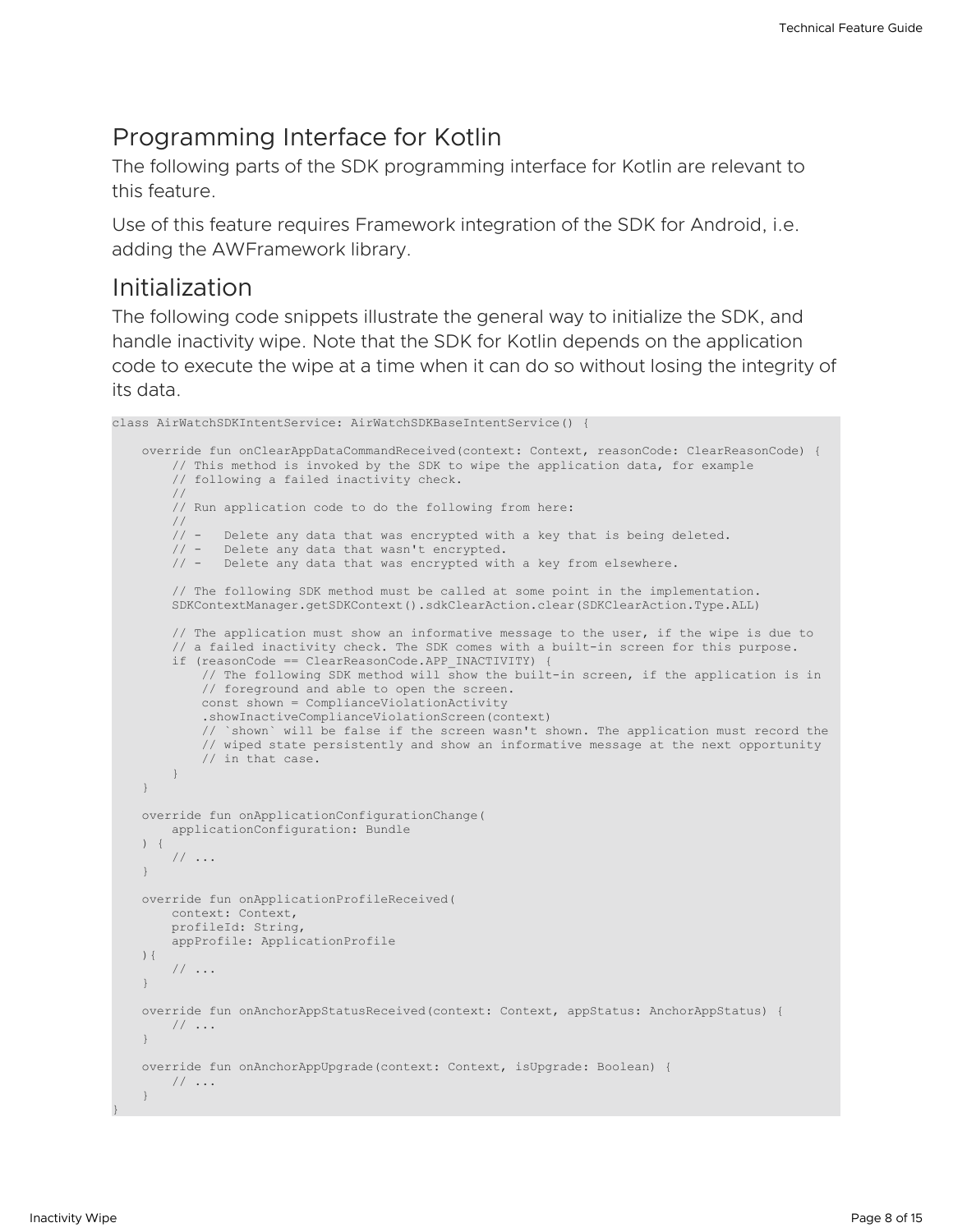## <span id="page-8-0"></span>Compliance Check

There is no explicit compliance check interface in the SDK for Kotlin. An implicit compliance check is run whenever the application, or a service, starts and this applies even to background execution.

## <span id="page-8-1"></span>Inactivity Timer Reset

The following code snippet illustrates how to reset the user inactivity timer explicitly.

```
// ... In the Intent handling, for example.
// Reset the user inactivity timer, in case inactivity wipe is configured.
ApplicationLifecycleUtil.resetInteractionTime()
// ...
```
The SDK resets the user inactivity timer implicitly whenever the application comes to the device foreground. An explicit reset is required only when user interaction takes place without the application coming to the device foreground, such as in an Android notification.

#### <span id="page-8-2"></span>Summary

To integrate this feature into a Workspace ONE Kotlin application:

- Ensure that onClearAppDataCommandReceived is implemented.
- If the user can interact without the application coming to the device foreground, call resetInteractionTime whenever they do so.

This concludes integration with the SDK for Kotlin.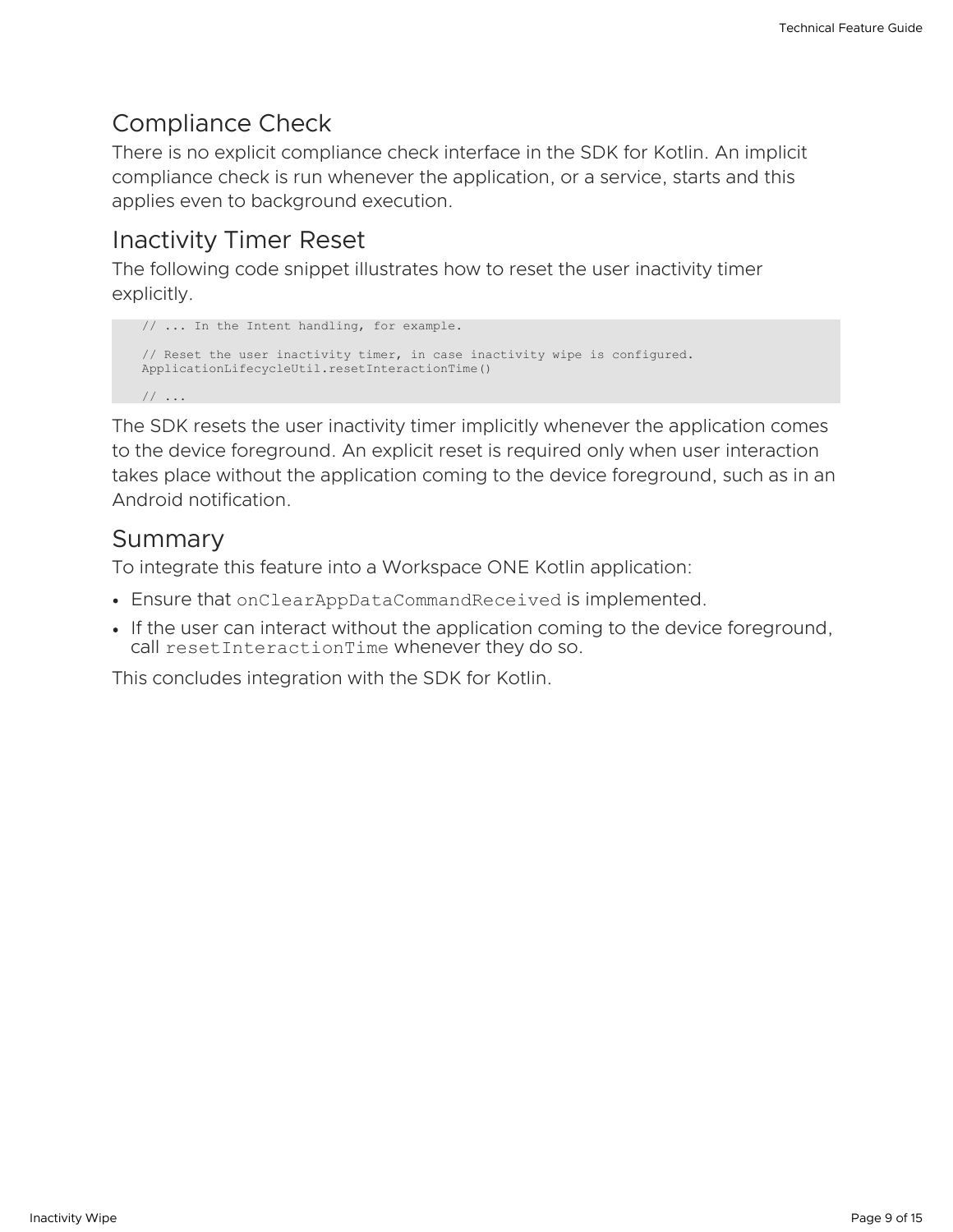## <span id="page-9-0"></span>Programming Interface for Swift

The following parts of the SDK programming interface for Swift are relevant to this feature.

## <span id="page-9-1"></span>Initialization

The following code snippets illustrate the general way to initialize the SDK, and handle inactivity wipe.

```
Class ControllerDelegate: AWControllerDelegate {
   func controllerDidFinishInitialCheck(error: NSError?) {
        // This method is invoked when the SDK has finished initialization.
       //
       // Run application code that is dependent on SDK start-up from here.
        //
       // In the case that the need for a data wipe is determined during start-up,
        // this method is invoked later than controllerDidWipeCurrentUserData, below.
    }
    func controllerDidWipeCurrentUserData() {
       // This method is invoked after the SDK has wiped data, for example
        // following a failed inactivity check.
       //
       // Run application code to do the following from here:
       //
       // - Delete any data that was encrypted with a key that has been deleted.
        // - Delete any data that wasn't encrypted.
        // - Delete any data that was encrypted with a key from elsewhere than the SDK.
    }
}
// At start, for example in the didFinishLaunchingWithOptions implementation:
AWController.clientInstance().delegate = controllerDelegate;
// Next line will initialize the SDK. Initialization processing by the SDK
// includes an inactivity check.
AWController.clientInstance().start()
```
Note that there isn't a mode to initialize the SDK without making a compliance check.

## <span id="page-9-2"></span>Compliance Check

The following code snippets illustrate how to make an explicit compliance check.

```
ComplianceEvaluationController().evaluateComplianceStatus { (status) in
   if status == .nonCompliant {
       // The application instance isn't in compliance, for example, the inactivity
       // check failed. Encryption keys and credentials have been wiped.
       //
       // Run application code to do the following from here:
       \frac{1}{11}// - Delete any data that was encrypted with a key that has been deleted.
        // - Delete any data that wasn't encrypted.
        // - Delete any data that was encrypted with a key from elsewhere than the SDK.
   }
}
```
Note that an implicit compliance check is run whenever the SDK is initialized. The explicit check interface supports applications that sometimes access data without starting the SDK, for example in background.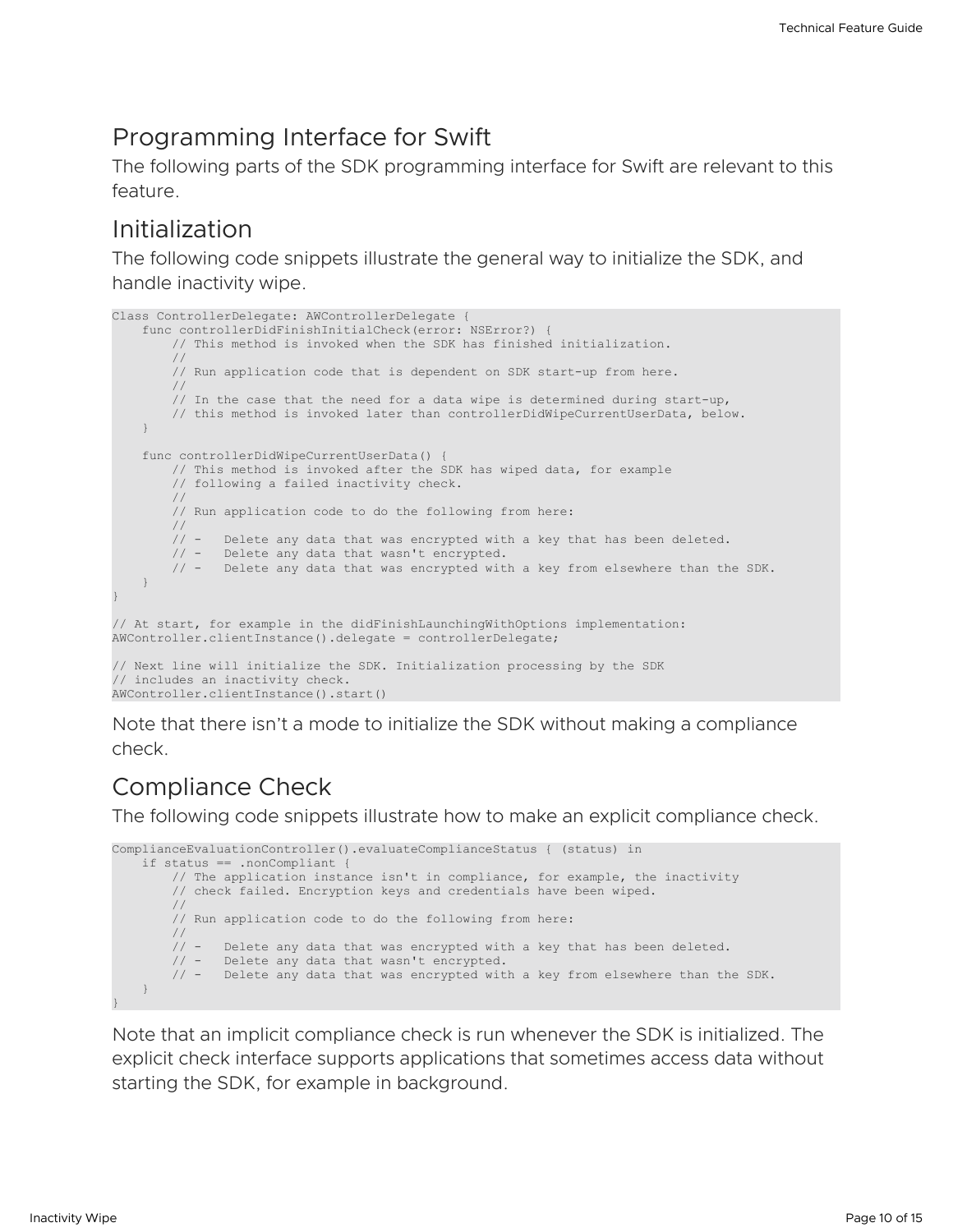## <span id="page-10-0"></span>Inactivity Timer Reset

There is no explicit inactivity timer reset interface in the SDK for Swift. The SDK resets the timer implicitly during initialization, after checking for inactivity. The application must initialize the SDK to open any of its user interface, for example as part of an App Extension, so an explicit reset wouldn't ever be needed.

#### <span id="page-10-1"></span>**Summary**

To integrate this feature into a Workspace ONE Swift application:

- Ensure that controllerDidWipeCurrentUserData is implemented.
- If the application accesses data without initializing the SDK, add a call to evaluateComplianceStatus wherever it does so.

This concludes integration with the SDK for Swift.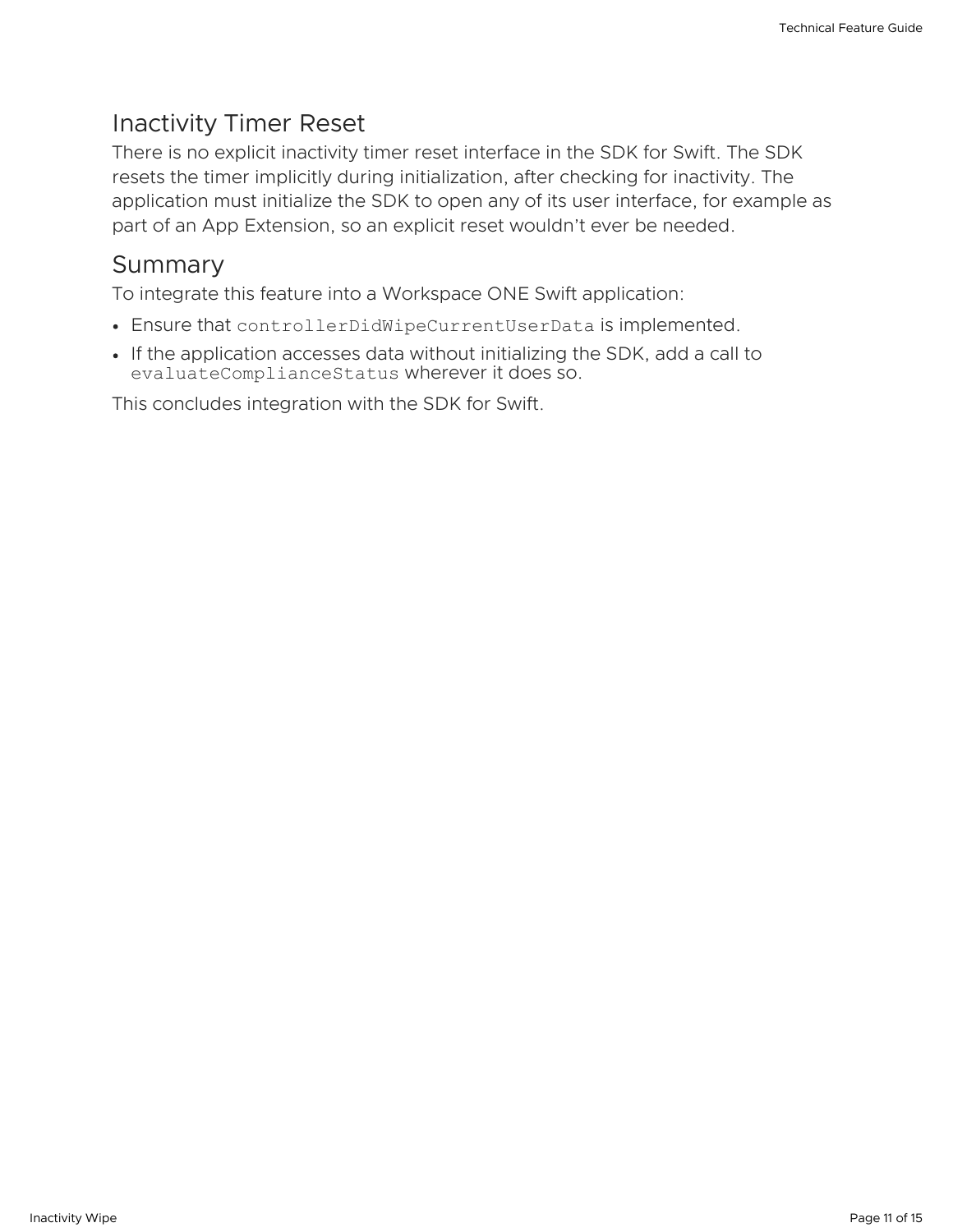## <span id="page-11-0"></span>Appendix: Console User Interface

The following screen capture shows this feature's configuration in the management console.

| Settings                                                           | $Global \sim$                                                                                                                                                    | $\times$ |
|--------------------------------------------------------------------|------------------------------------------------------------------------------------------------------------------------------------------------------------------|----------|
| > System<br>> Devices & Users<br>$~\times$ Apps                    | Apps > Settings and Policies<br>SDK App Compliance 2                                                                                                             |          |
| > App Scan<br>Workspace ONE Web                                    | <b>Current Setting</b><br>nherit O Override                                                                                                                      |          |
| > Workspace ONE<br>Container                                       | Application Version<br><b>DISABLED</b><br><b>ENABLED</b><br>(i)                                                                                                  |          |
| Inbox<br>v Settings and Policies                                   | Application Inactivity<br><b>ENABLED</b><br><b>DISABLED</b><br>(i)                                                                                               |          |
| Security Policies<br>Settings                                      | (i) Specify the application ID for Android or iOS devices and the number of days of inactivity<br>(between 1-90) after which its application data will be wiped. |          |
| SDK App Compliance<br>Profiles<br>Microsoft Intune® App Protection | Android                                                                                                                                                          |          |
| Policies<br>> Content                                              | ×<br>Application Identifier<br>Days Inactive<br><b>C</b> Add Application                                                                                         |          |
| > Email<br>> Telecom                                               | iOS<br><b>C</b> Add Application                                                                                                                                  |          |
| > Admin                                                            | Action: Wipe SDK<br>App Data                                                                                                                                     |          |
|                                                                    | OS Version<br><b>DISABLED</b><br><b>ENABLED</b>                                                                                                                  |          |

Screen capture 1: Console User Interface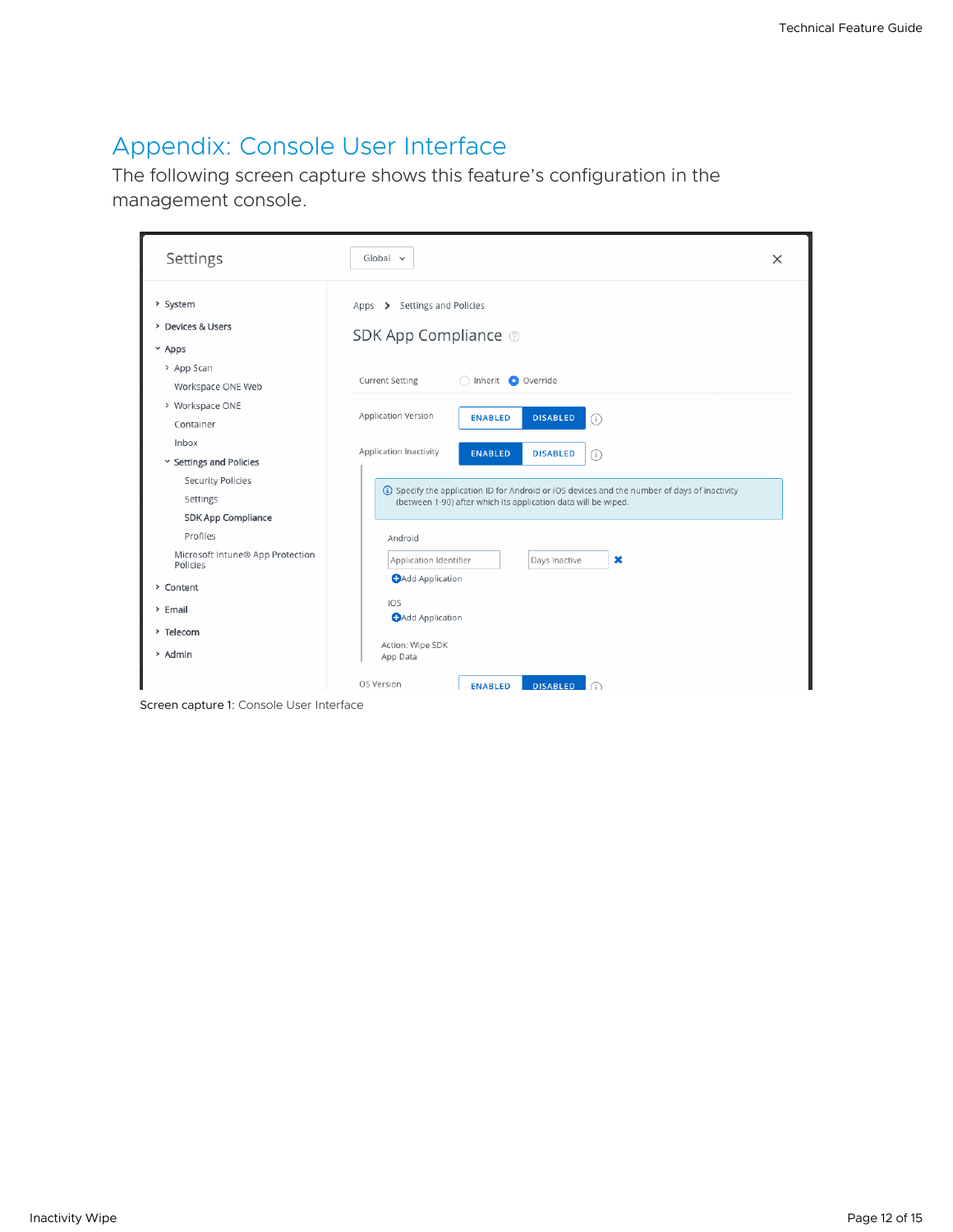## <span id="page-12-0"></span>Appendix: User Interface for Android

The following screen capture shows the message displayed to the end user after an inactivity wipe.



Screen capture 2: Wiped Message for Android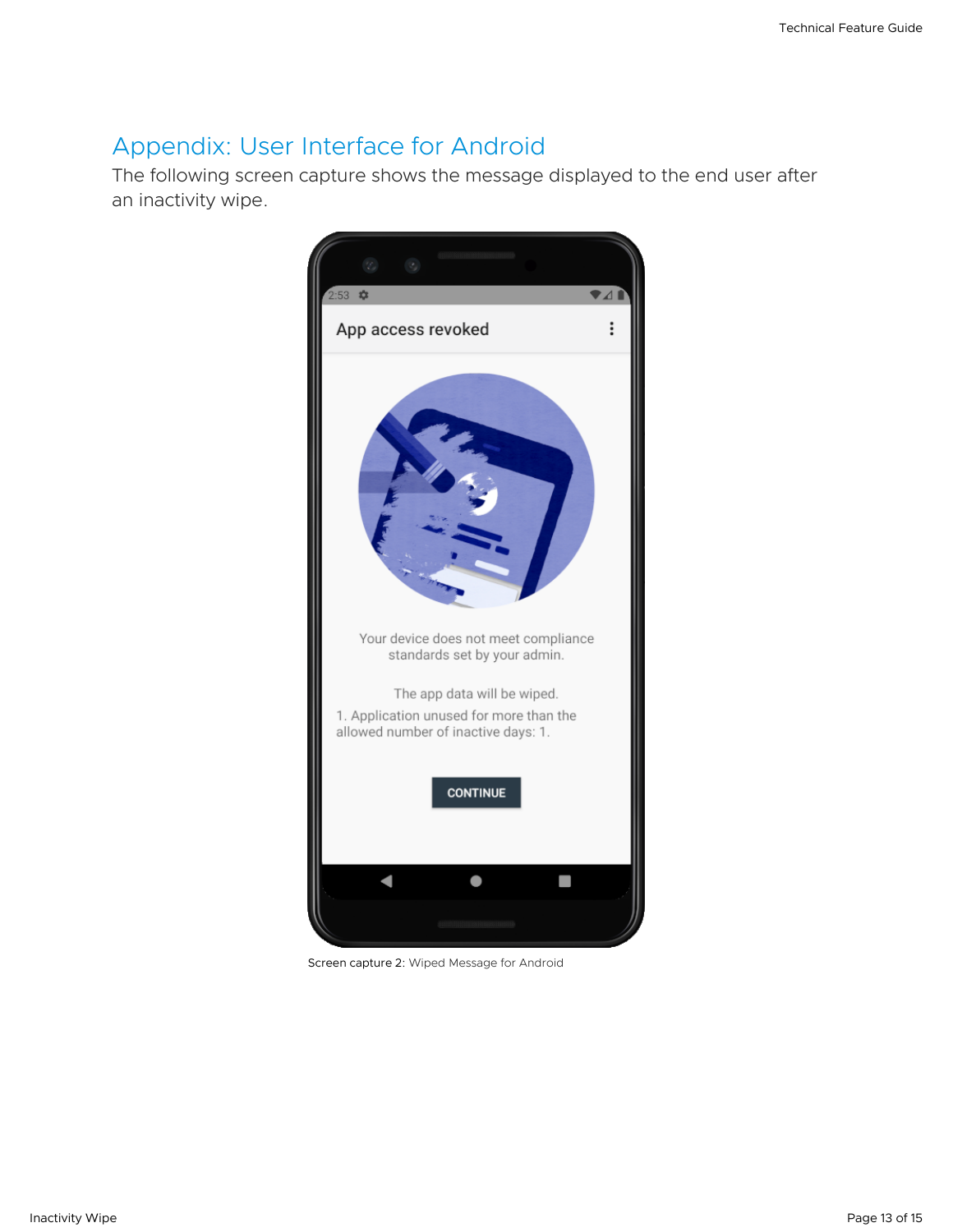## <span id="page-13-0"></span>Appendix: User Interface for iOS

The following screen capture shows the message displayed to the end user after an inactivity wipe.



Screen capture 3: Wiped Message for iOS